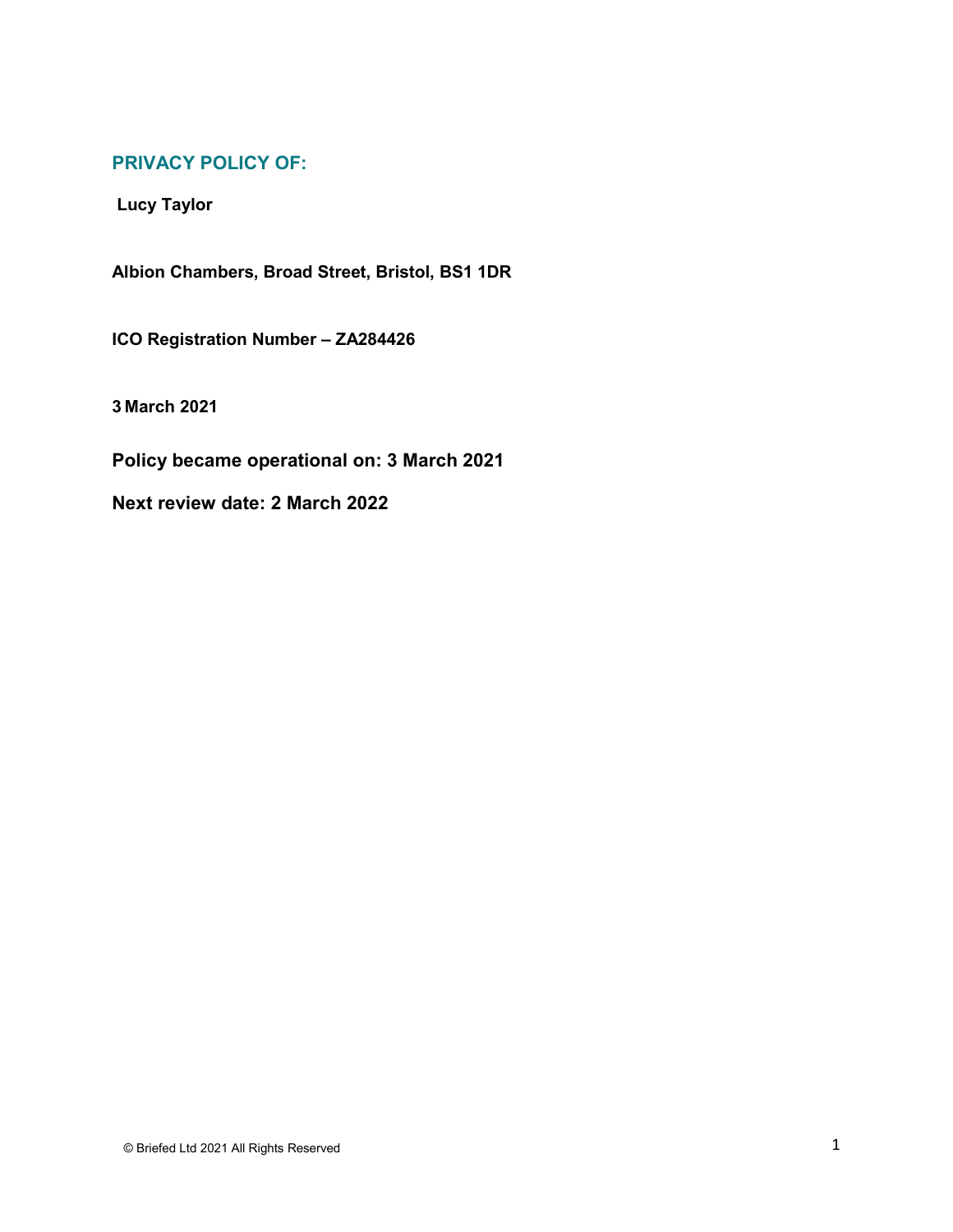# **Privacy Policy**

*In order to provide legal advice and representation, I need to collect and hold personal information. This may be your personal data or information relating to other parties involved in the matter. I will take all possible steps to protect personal information. I will ensure that I do not do anything that may infringe your rights or undermine your trust. This privacy notice describes the information I collect about you, how it is used and shared, and your rights regarding it.*

## *Data controller*

*I, Lucy Taylor, am a member of Albion Chambers. I am registered with the Information Commissioner's Office (ICO) as a Data Controller for the personal data that I hold and process as a barrister. My registered address is Albion Chambers, Broad Street, BS1 1DR and my ICO registration number is ZA284426. If you need to contact me about your data or this privacy notice, you can reach me at lucy.taylor@albionchambers.co.uk.*

#### *Data collection*

*The vast majority of the information that I hold about you is provided to, or gathered by, me in the course of your case and/or proceedings. Your solicitor and/or I will tell you why we need the information and how we will use it. In addition to the information you may provide to me or your solicitor, I also obtain information from other sources as follows:*

- *Information that is available publicly in registers, searches or in the media*
- *Other legal professionals including solicitors and barristers and their associates, trainees and staff*
- *Chambers staff*
- *Expert witnesses*
- *Prosecution bodies*
- *Regulatory, public or administrative bodies*
- *Court staff & officials*
- *Clients*
- *R*eferences

# **What data do I process about you?**

Depending on the type of work, I collect and process both personal data and special categories of personal data as defined in the UK GDPR. This may include: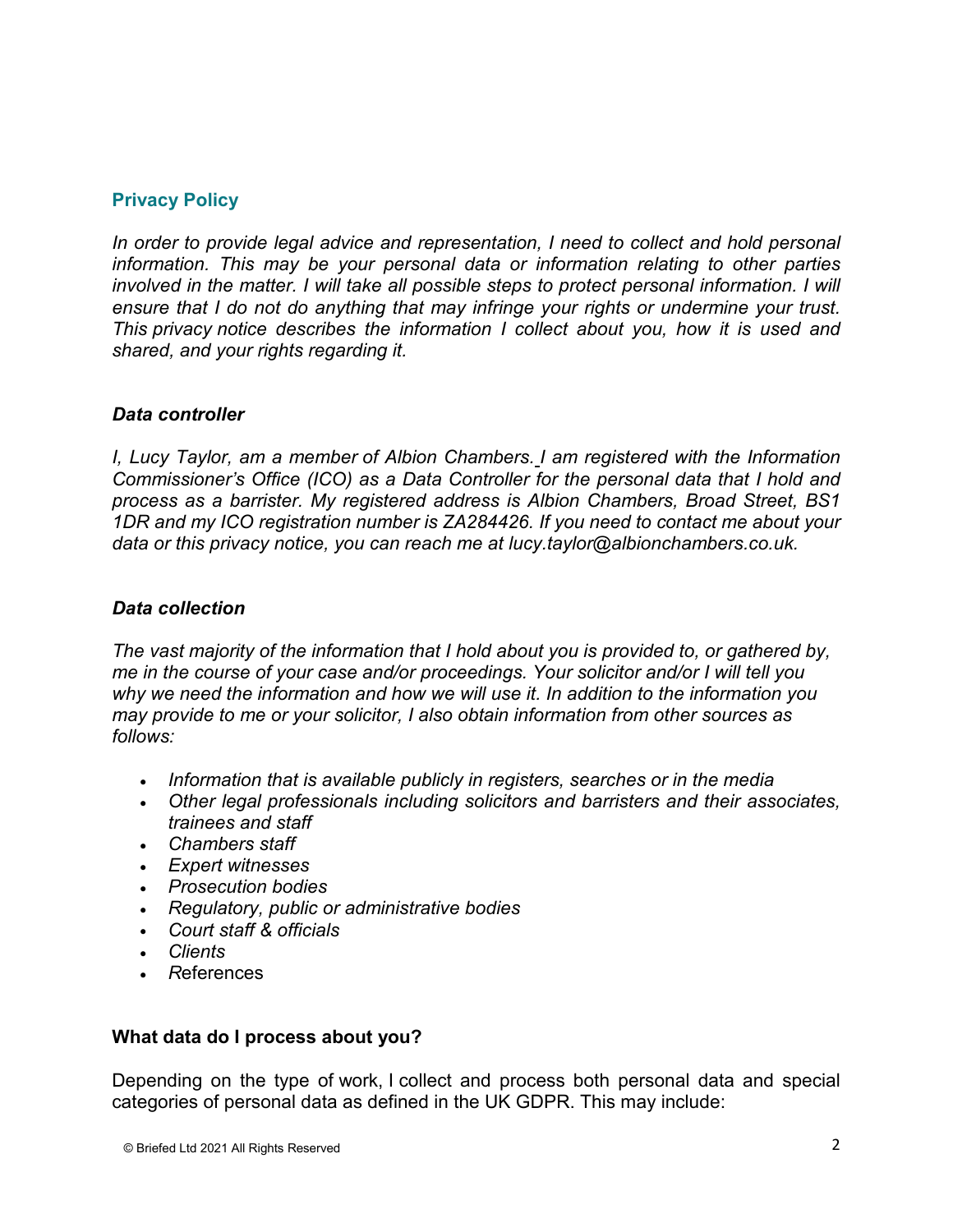- Name
- Email address
- Phone number
- **Address**
- **Payment or bank details**
- Date of birth
- Next of kin details
- Details pertaining to education and employment
- Information on your background & current circumstances
- Financial information.

Where relevant, I may also need to process special category personal data that reveals your:

- Racial or ethnic origin
- Political opinions
- Religious and philosophical beliefs
- Trade union membership
- Genetic data
- Biometric data for the purpose of uniquely identifying a natural person
- Data concerning health
- Sex life and sexual orientation.

On occasion, I may also process personal data relating to criminal convictions and offences.

# **My lawful basis for processing your information**

In order that I can provide legal services and representation for you, I must process your personal data. The UK General Data Protection Regulation (the UK GDPR) requires that where I process personal data, I must have a lawful basis for doing so. The lawful bases identified in the UK GDPR that I seek to rely upon are as follows:

> • **Consent of the data subject** – where this is required, I will ensure that I have your specific consent for processing your data for the specified purposes. You will also have the right to withdraw your consent at any time. Where you do so this will not affect the legality of data processing which had taken place prior to your withdrawal of consent.

> • **Performance of a contract with the data subject, or to take steps to enter into a contract.**

> • **Compliance with a legal obligation** – to comply with various regulatory and professional obligations, e.g. filing tax returns with HMRC.

> • **The legitimate interests of my business or a third party, except where such interests are overridden by the interests, rights or freedoms of the data subject.**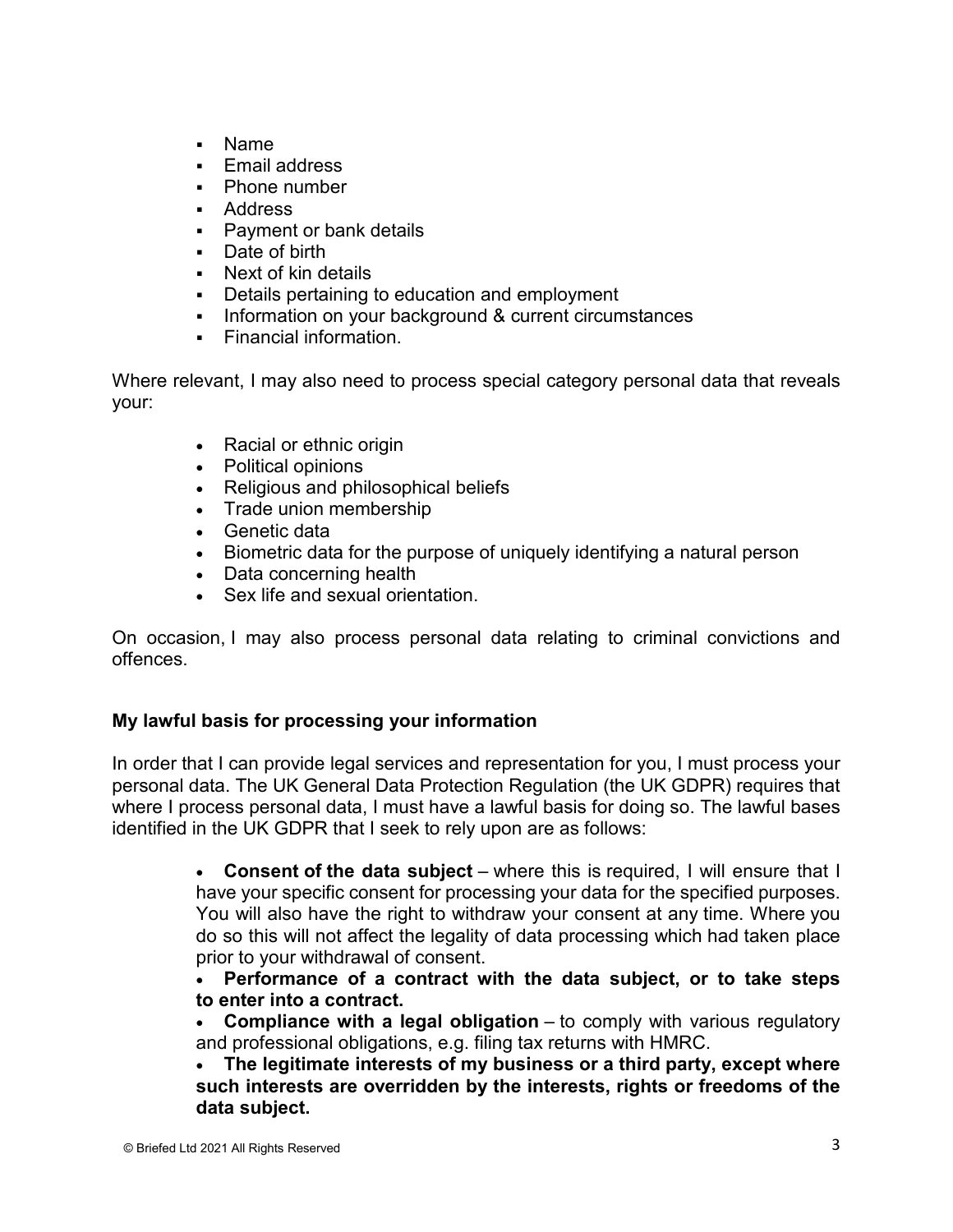Examples of legitimate interests include but are not limited to:

- Provision of legal services and advice.
- For purposes of practice management, accounting and debt recovery;.
- For completion of professional regulatory requirements.
- Processing for direct marketing purposes, or to prevent fraud.
- Reporting threats to public security.
- Such other purposes as set out below.

## **Special category processing**

The UK GDPR specifies that where I process special category data, I must rely upon certain exemptions in order to do so lawfully. The following exemptions are applicable in my practice

- 1. I have your explicit consent to do so; or
- 2. It is necessary for the exercise or defence of legal claims or judicial acts.

## **Criminal data processing**

On occasion, I process data relating to criminal offences where it is necessary for:

- The purpose of, or in connection with, any legal proceedings;
- The purpose of obtaining legal advice; or
- The purposes of establishing, exercising or defending legal rights
- Where I have your explicit consent to do so.

#### **Purposes:**

#### **I use your personal information for the following purposes:**

- Provide legal advice and representation:
- Assist in training pupils and mini pupils;
- Investigate and address your concerns;
- Communicate with you about news, updates and events;
- Investigate or address legal proceedings relating to your use of my services, or as otherwise allowed by applicable law;
- Assist in any tendering or panel membership applications;
- Assist in any other applications for the purpose of professional development or career progression;
- Communicate legal updates and judgments to other legal professionals;
- For marketing purposes.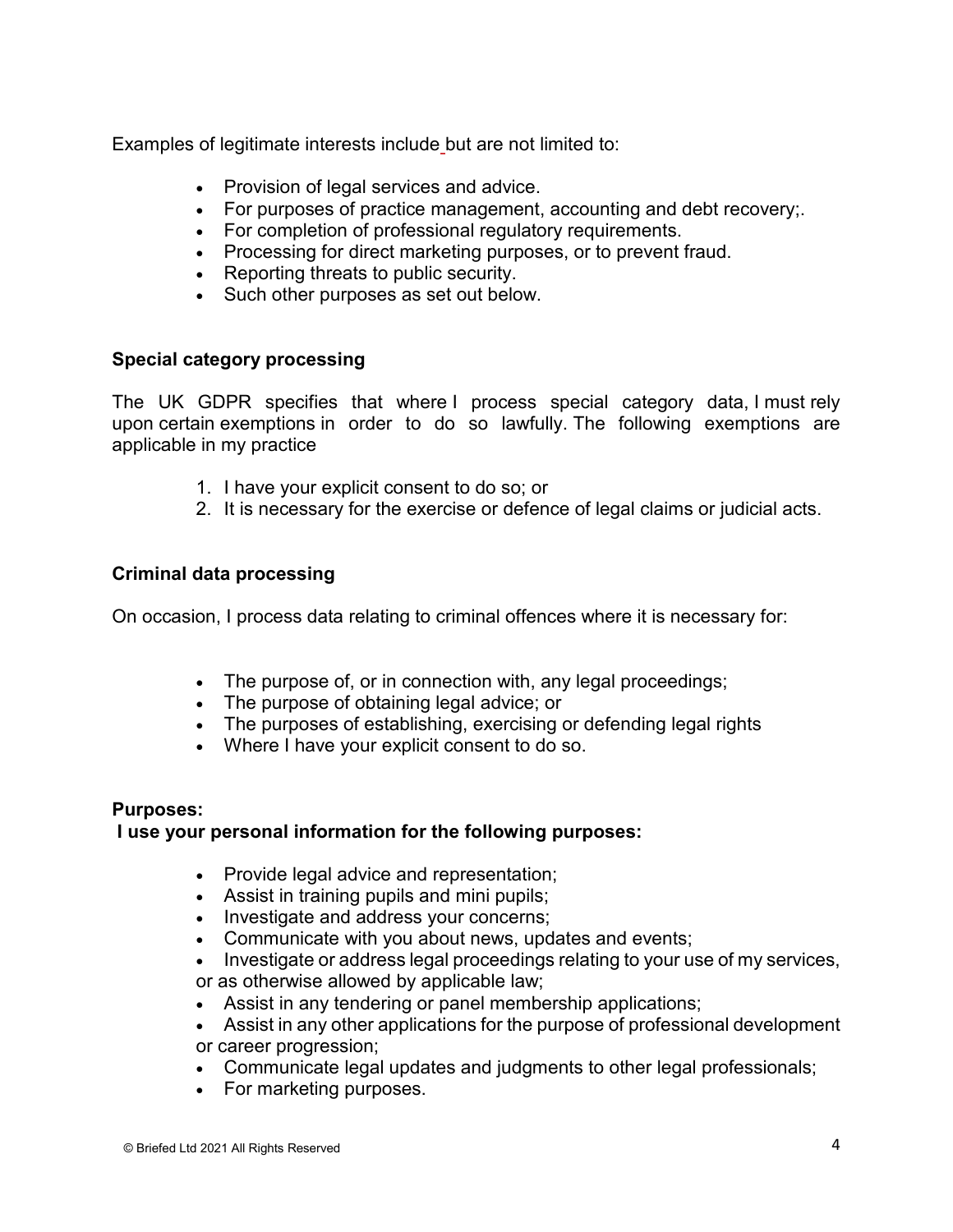- For the management and administration of my practice
- To recover debt
- To manage complaints with regulators
- Communications with regulators
- Where relevant to conduct anti money laundering, terrorist financing or conflict of interest checks

## **In the course of processing your information to provide legal services to you, I may share your personal data with:**

- Instructing solicitors or other lawyers involved in your case;
- A pupil or mini pupil, under my training;
- Opposing counsel, for the purposes of resolving the case;
- Court Officials, including the Judiciary;
- Opposing lay clients
- My chambers' management and staff who provide administrative services for my practice;
- Expert witnesses and other witnesses;
- My regulator or legal advisors in the event of a dispute, complaint or other legal matter;

• Head of Chambers or complaints committee within my chambers, in the event of a complaint;

• Law enforcement officials, government authorities, or other third parties, to meet any legal obligations;

- Legal directories, for the purpose of professional development;
- Any relevant panel or tendering committee, for the purpose of professional development;
- Accountants and banking officials;
- Regulators or arbitrators, where complaints or disputes arise;
- Any other party where I ask you for consent, and you consent, to the sharing.

• I may also be required to disclose your information to the Police or Intelligence services where required by law or pursuant to a court order

#### **Transfers to third countries and international organisations**

I do not transfer any personal data to third countries or international organisations.

**I retain your personal data** while you remain a [client] unless you ask me to delete it. My Retention and Disposal Policy (copy available on request) details how long I hold data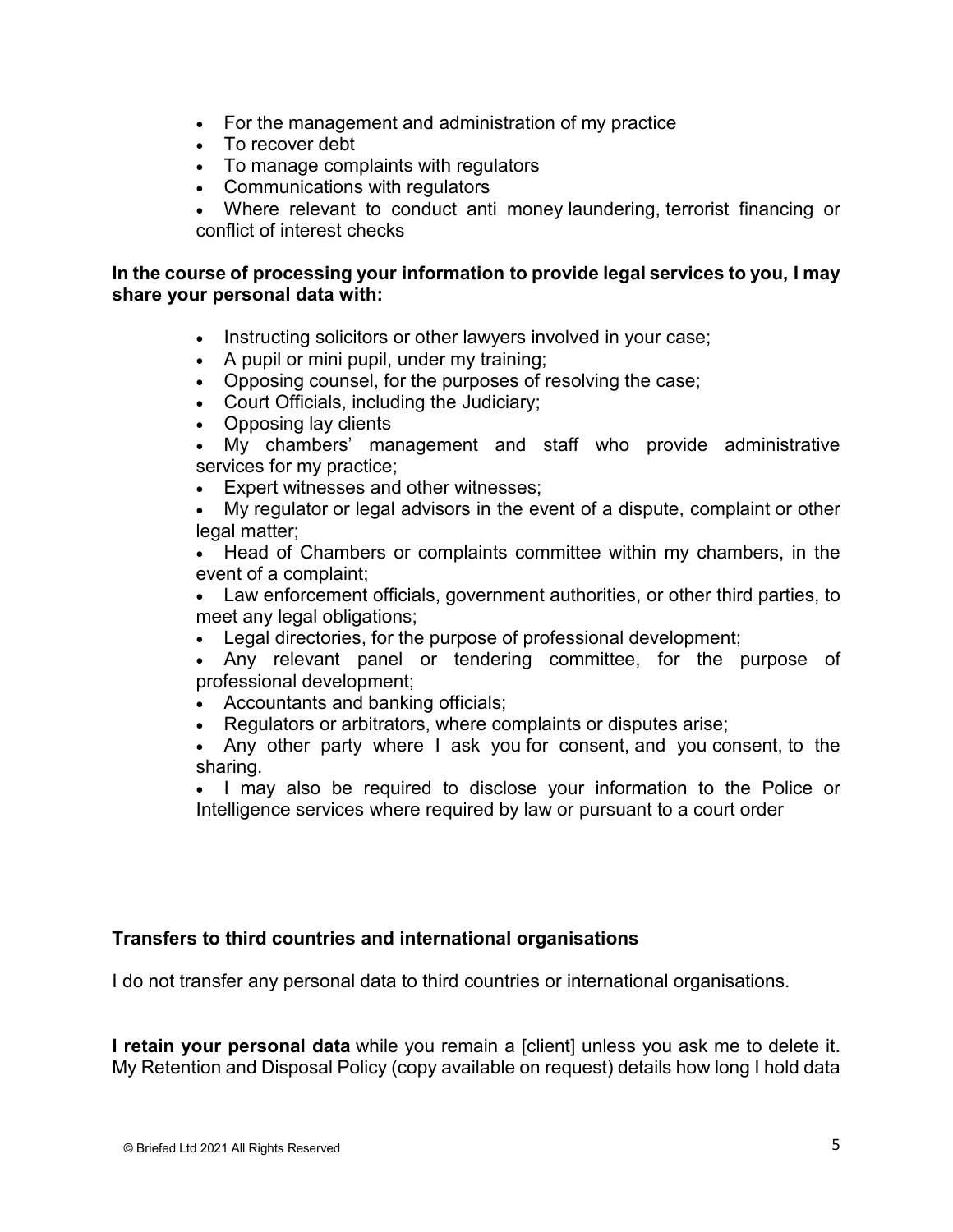for and how I dispose of it when it no longer needs to be held. I will delete or anonymise your information at your request unless:

- There is an unresolved issue, such as a claim or dispute;
- I am legally required to; or
- There are overriding legitimate business interests to do so.

*I will typically retain case files for a period of six years following the conclusion of a case/matter or receipt of final payment, whichever is the latest. This reflects the period required by the Bar Mutual Indemnity Fund relating to potential limitation periods.* 

Where various pleadings and documents have been drafted, they may be retained for learning purposes and legal research. Where this is the case, I will anonymise the personal information/redact information which may identify an individual/risk assess the continued retention of the documents.

# **Your rights**

The UK GDPR gives you specific rights in terms of your personal data. For example, you have the right of access to the information I hold and what I use it for; you can ask for a copy of the personal information I hold about you.

You can ask me to correct any inaccuracies with the personal data I hold, and you can ask me to stop sending you direct mail or emails or, in some circumstances, ask me to stop processing your details.

Finally, if I do something irregular or improper with your personal data, you can complain to the ICO if you are unhappy with how I have processed your information or dealt with your query. You may also seek compensation for any distress you are caused or loss you have incurred.

You can find out more information from the ICO's website:

http://ico.org.uk/for the public/personal information

# **Accessing and correcting your information**

You may request access to, correction of, or a copy of your information by contacting me at lucy.taylor@albionchambers.co.uk.

# **Marketing opt-outs**